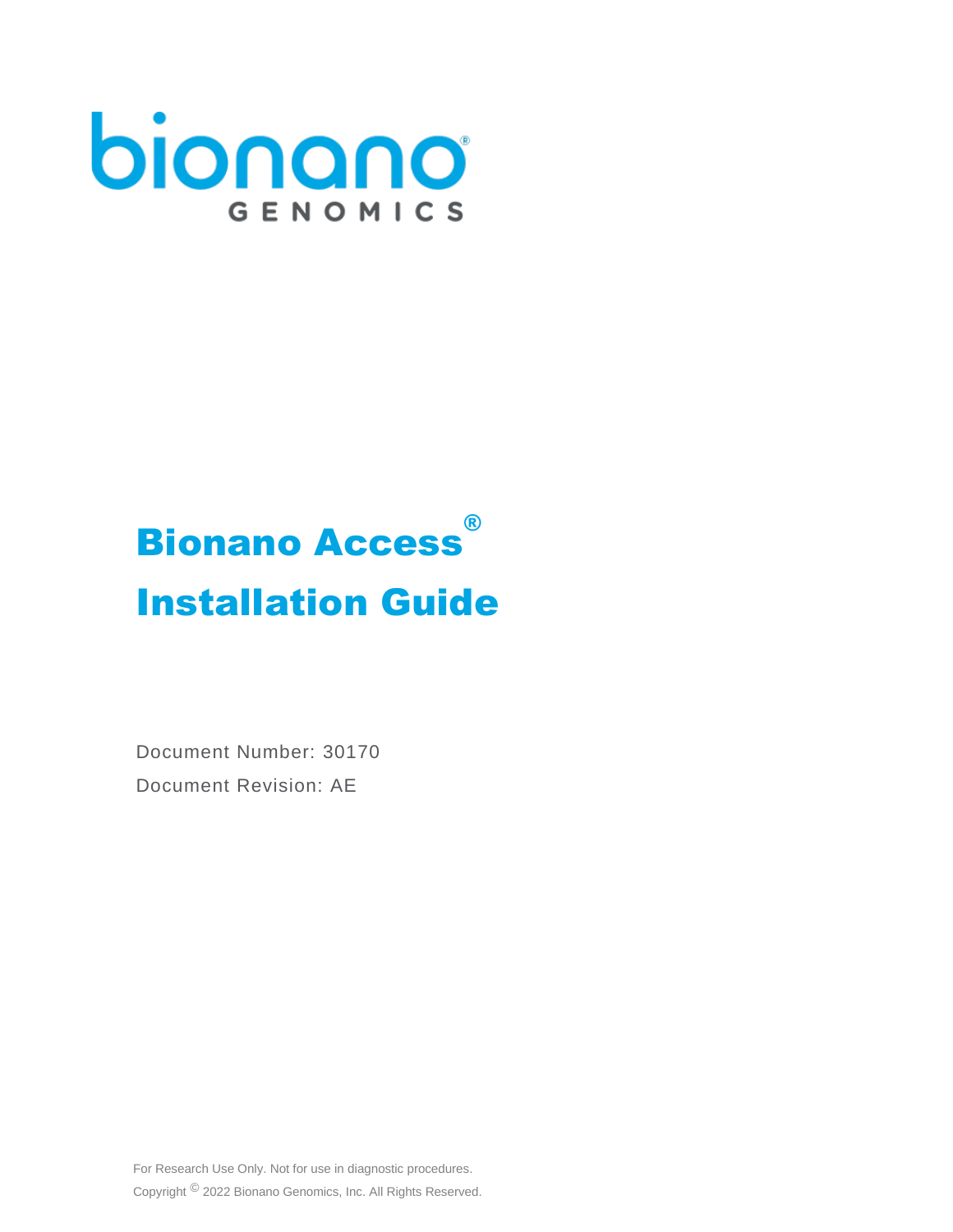

# **Table of Contents**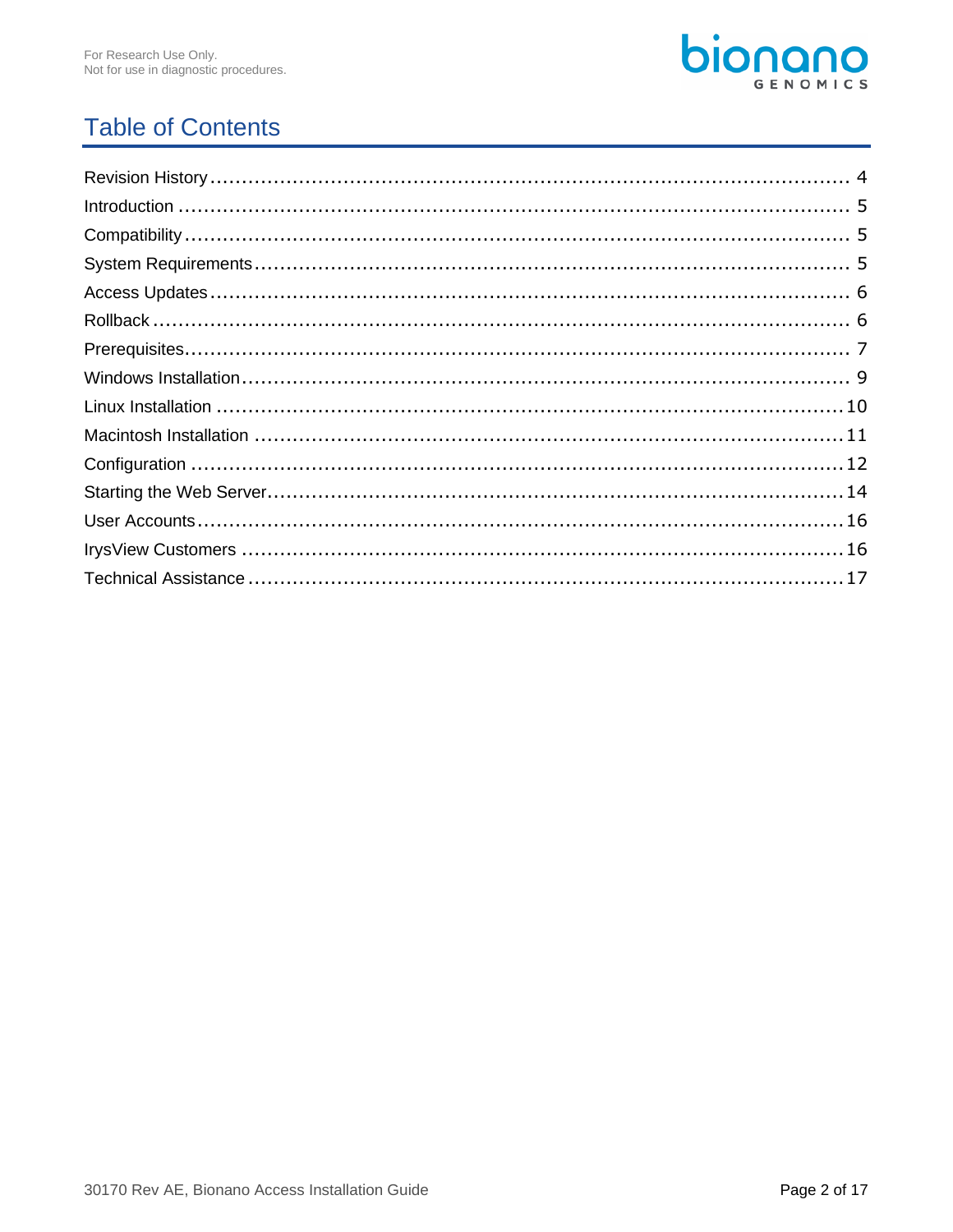# Legal Notice



## **For Research Use Only. Not for use in diagnostic procedures.**

This material is protected by United States Copyright Law and International Treaties. Unauthorized use of this material is prohibited. No part of the publication may be copied, reproduced, distributed, translated, reverseengineered or transmitted in any form or by any media, or by any means, whether now known or unknown, without the express prior permission in writing from Bionano Genomics. Copying, under the law, includes translating into another language or format. The technical data contained herein is intended for ultimate destinations permitted by U.S. law. Diversion contrary to U. S. law prohibited. This publication represents the latest information available at the time of release. Due to continuous efforts to improve the product, technical changes may occur that are not reflected in this document. Bionano Genomics reserves the right to make changes in specifications and other information contained in this publication at any time and without prior notice. Please contact Bionano Genomics Customer Support for the latest information.

BIONANO GENOMICS DISCLAIMS ALL WARRANTIES WITH RESPECT TO THIS DOCUMENT, EXPRESSED OR IMPLIED, INCLUDING BUT NOT LIMITED TO THOSE OF MERCHANTABILITY OR FITNESS FOR A PARTICULAR PURPOSE. TO THE FULLEST EXTENT ALLOWED BY LAW, IN NO EVENT SHALL BIONANO GENOMICS BE LIABLE, WHETHER IN CONTRACT, TORT, WARRANTY, OR UNDER ANY STATUTE OR ON ANY OTHER BASIS FOR SPECIAL, INCIDENTAL, INDIRECT, PUNITIVE, MULTIPLE OR CONSEQUENTIAL DAMAGES IN CONNECTION WITH OR ARISING FROM THIS DOCUMENT, INCLUDING BUT NOT LIMITED TO THE USE THEREOF, WHETHER OR NOT FORESEEABLE AND WHETHER OR NOT BIONANO GENOMICS IS ADVISED OF THE POSSIBILITY OF SUCH DAMAGES.

### **Patents**

Products of Bionano Genomics® may be covered by one or more U.S. or foreign patents.

#### **Trademarks**

The Bionano Genomics logo and names of Bionano Genomics products or services are registered trademarks or trademarks owned by Bionano Genomics in the United States and certain other countries.

Bionano Genomics®, Irys®, IrysView®, IrysChip®, IrysPrep®, IrysSolve®, Saphyr®, Saphyr Chip®, Bionano Access®, and Bionano EnFocus™ are trademarks of Bionano Genomics, Inc. All other trademarks are the sole property of their respective owners.

No license to use any trademarks of Bionano Genomics is given or implied. Users are not permitted to use these trademarks without the prior written consent of Bionano Genomics. The use of these trademarks or any other materials, except as permitted herein, is expressly prohibited and may be in violation of federal or other applicable laws.

© Copyright 2022 Bionano Genomics, Inc. All rights reserved.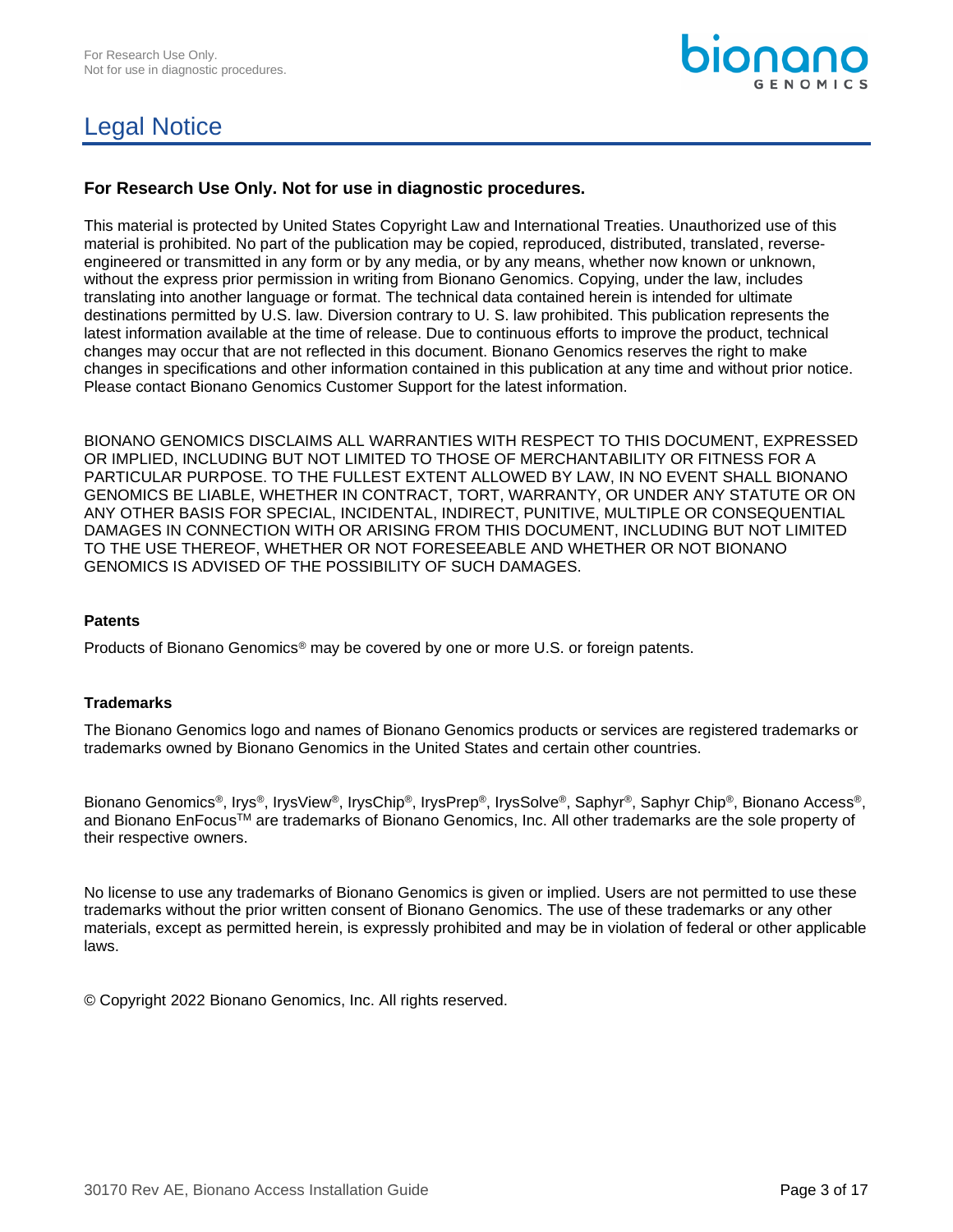

# <span id="page-3-0"></span>Revision History

| <b>Revision</b> | <b>Released</b> | <b>Notes</b>                                                                 |
|-----------------|-----------------|------------------------------------------------------------------------------|
| AB              | 10/20/2021      | Installation and dependencies updated for Access release 1.7.                |
| AC.             | 12/15/2021      | Updated hyperlinks for MAC computer installations                            |
| AD.             | 2/9/2022        | Added instruction in prerequisite section.                                   |
| AE              | 06/17/2022      | Adding step to install instruction to remove previous Access-Install folder. |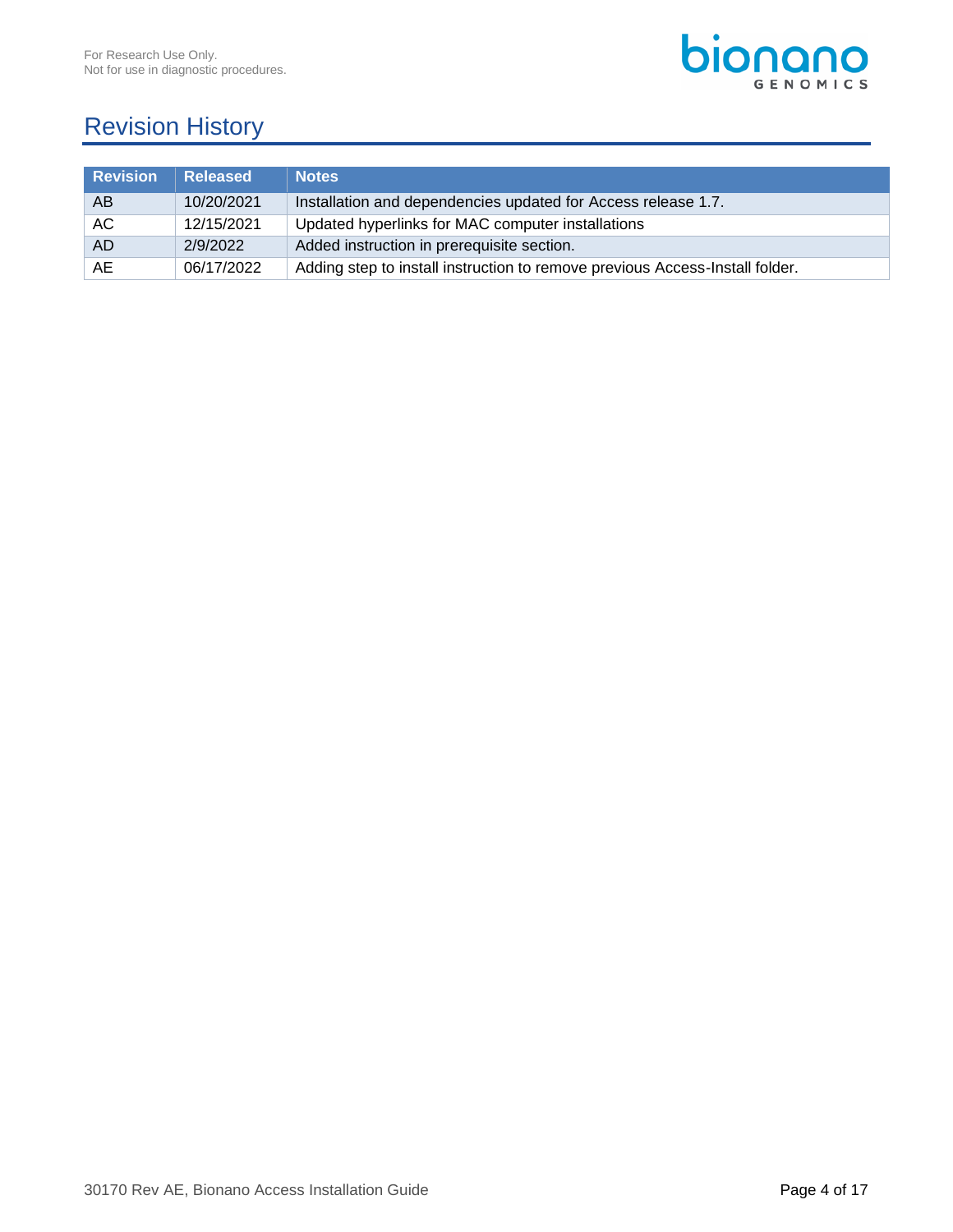

## <span id="page-4-0"></span>Introduction

The purpose of this document is to detail how to install and configure Bionano Access®. This document will cover a variety of approaches for installation. It will cover multiple configurations including shared web server and standalone installations. It will also cover installation procedures for various operating systems including Linux, Mac, and Windows. The first part of this document will cover the process for a first-time installation. The document also outlines some considerations specific to existing IrysView® customers.

If you will be integrating this web server with any compute servers, Bionano Tools should be installed on the compute servers first. To complete the configuration of Bionano Access you will need the static IP address of compute system which is used to submit computation jobs.

A single shared instance of Bionano Access per organization is the recommended installation. It is not recommended to install Bionano Access on each user workstation or for each instrument. This would defeat the collaborative design of Bionano Access. It is possible to run Bionano Access on a workstation in standalone mode if you do not have a Saphyr instrument or compute servers to visualize Bionano data.

# <span id="page-4-1"></span>**Compatibility**

Bionano Access is compatible with data generated by a Saphyr<sup>®</sup> instrument and bioinformatics output from the Bionano Solve pipeline. Bionano Access has also been tested for compatibility with existing Irys data generated by Auto Detect 2.1.4 and IrysSolve 2.1 pipeline. Bionano Access can be run on a virtual server if needed. Bionano Access is currently supported on the following operating systems:

- CentOS 7.x
- $\bullet$  RHFL 7 $x$
- Macintosh (Catalina)
- Windows 10

# <span id="page-4-2"></span>System Requirements

16 GB of memory for standalone installations and 32 GB for shared web servers is recommended. For disk you can estimate approximately 10 GB per assembly you plan to retain on the web server. The web server is very lightweight and will run easily on most systems. If you are noticing performance issues, contact support to help identify a configuration that will work best for your situation.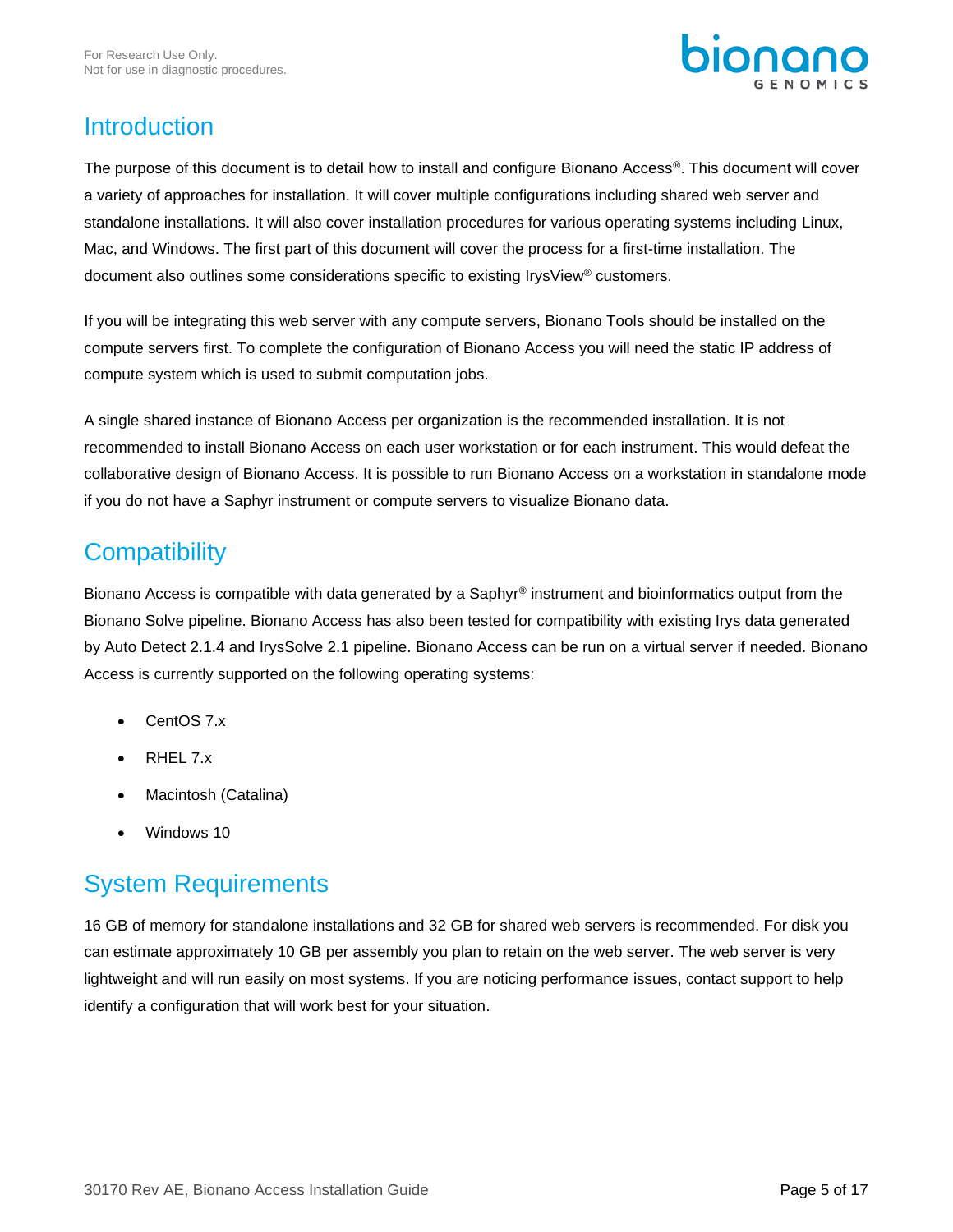

# <span id="page-5-0"></span>Access Updates

The prerequisite software packages (see Prerequisites section below) only need to be installed once. To update your Access, perform the Access installation again (see section Windows Installation or Linux/Macintosh Installation). The Bionano Access install can be run as many times as desired. It will not remove or overwrite any of your data, files, or configurations. You can determine the current version of Bionano Access installed by looking at the Access Help Page (http://<servername>:3005/Help/HelpIndex.html).

## **For Windows:**

- Stop your Bionano Access web server.
- Go to the control panel, select programs and features.
- Uninstall Node.js
- Run the installation for [Node.js 12.22.10.1](https://nodejs.org/download/release/v12.22.10/node-v12.22.10-x64.msi)

## **For Mac:**

- Stop your Bionano Access web server
- Run the installation for [Node.js 12.22.10](https://nodejs.org/download/release/v12.22.10/node-v12.22.10.pkg)
	- $\circ$  Apple may prevent install. Go to System Preferences > Security & Privacy to run installer.

## **For Linux (Centos / Redhat):**

- Stop your Bionano Access web server
- Issue the following commands. Please note, you may need to restart your terminal after issuing the curl command.

```
sudo yum remove nodejs
sudo yum install https://rpm.nodesource.com/pub_12.x/el/7/x86_64/nodejs-12.20.1-1nodesource.x86_64.rpm
```
## <span id="page-5-1"></span>Rollback

Take a backup of your environment first if you have an existing installation of Bionano Access and would like the option to rollback your installation to the previous version after the installation process. You can then restore you backup to return the system to the previous version if needed. You should be backing up your environment on a regular basis. For more information on backups refer to the Saphyr Site Preparation Guide (PN 30145).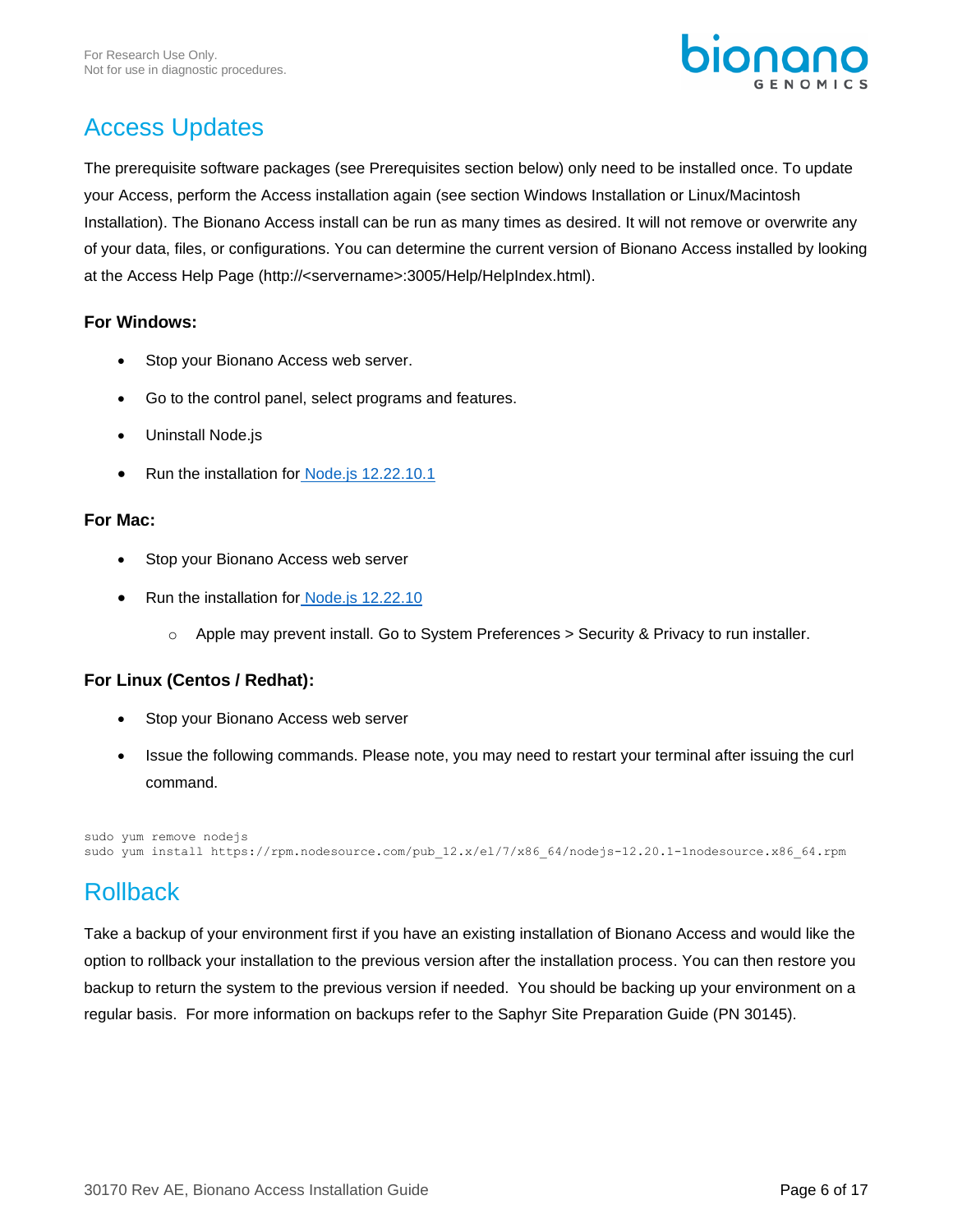

# <span id="page-6-0"></span>**Prerequisites**

If your Bionano Access system will be integrated with a compute cluster you should install / update Bionano Solve on that environment first. Access will check the correct version of the pipeline is installed before it will start.

Bionano Access requires PostgreSQL 9.6, Perl 5, and Node.js 12. Links have been provided below to the appropriate installation instructions based on your operating system. Do not install different versions than what has been indicated. Be sure to perform these installations with administrator rights. During install, Stack Builder is not required and use default paths and ports during install.

## **For Windows:**

- [Strawberry Perl](https://strawberryperl.com/)
- [PostgreSQL 12](https://www.enterprisedb.com/downloads/postgres-postgresql-downloads) (set password to "1rysview", use port 5432, and remember to update your path
- [Node.js](https://nodejs.org/download/release/v12.22.10/node-v12.22.10-x64.msi) 12.22.10
- [Java 1.8](https://java.com/en/download/)

## **For Macintosh:**

- [Perl](https://www.perl.org/get.html) 5
- [Python 2.7.15](https://www.python.org/downloads/release/python-2715/) (required by PostgreSQL for Mac)
- [PostgreSQL 11](https://sbp.enterprisedb.com/getfile.jsp?fileid=12569&_ga=2.216068630.1813352955.1591738038-1474724881.1591738038) (set password to "1rysview", use port 5432, and do not install Stack Builder)
- [Node.js 12.](https://nodejs.org/download/release/v12.22.10/node-v12.22.10.pkg)22.10
- [Java 1.8](https://java.com/en/download/)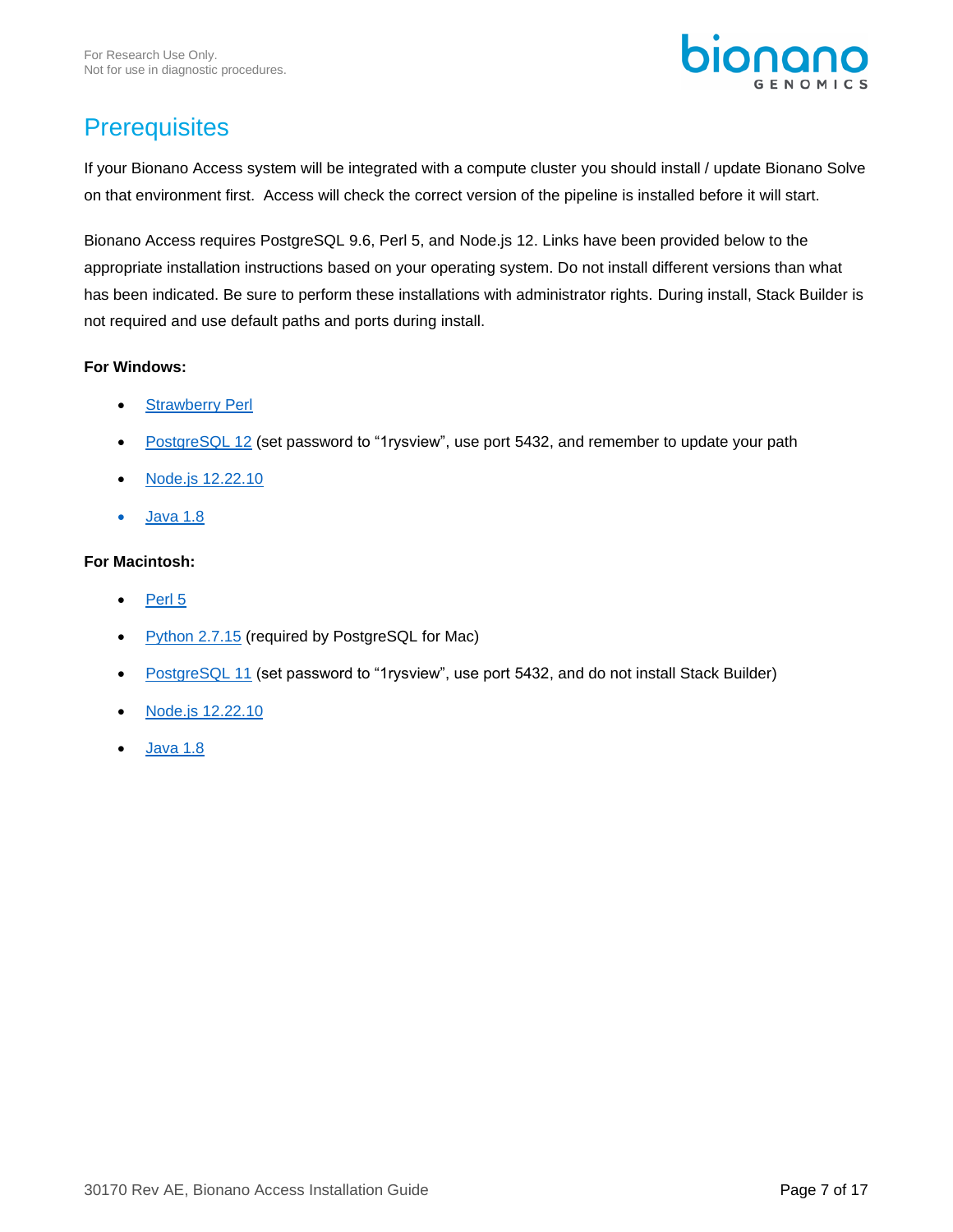

## **For CentOS 7 and RHEL 7:**

The commands to install the required prerequisite software on Centos and RedHat have been provided below.

```
# install perl
sudo yum install –y perl
# install java
sudo yum install -y java-1.8.0-openjdk
# install python3
sudo yum install -y python3
#install nodejs
curl --silent --location https://rpm.nodesource.com/setup 12.x | sudo bash -
sudo yum install –y nodejs
#install postgresql
sudo yum install -y https://download.postgresql.org/pub/repos/yum/reporpms/EL-7-x86_64/pgdg-redhat-repo-
latest.noarch.rpm
sudo yum install -y postgresql12 postgresql-12-server postgresql12-contrib
sudo /usr/pgsql-12/bin/postgresql-12-setup initdb
sudo cp /var/lib/pgsql/12/data/pg_hba.conf /var/lib/pgsql/12/data/pg_hba.conf.orig
sudo bash -c 'echo "local all all peer">/var/lib/pgsql/12/data/pg_hba.conf'
sudo bash -c 'echo "host all all 127.0.0.1/32 md5" >>/var/lib/pgsql/12/data/pg_hba.conf'
sudo bash -c 'echo "host all all ::1/128 md5" >>/var/lib/pgsql/12/data/pg hba.conf'
#start postgresql service
sudo systemctl start postgresql-12
sudo systemctl enable postgresql-12
sudo -i -u postgres psql -U postgres -d postgres -c "alter user postgres with password '1rysview';"
```
You will also need to establish RSA keys and keyless login to any servers that will be used for detection or assembly servers before running the install the first time. To generate new RSA keys use this command as the Bionano user:

ssh-keygen -t rsa

To setup keyless login for the Bionano account use this command where <<servername>> is the DNS name for that server or the IP address. Test it with an SSH connection afterwards. You should not be prompted for a password if it worked.

ssh-copy-id <<servername>>

sudo systemctl restart postgresql-12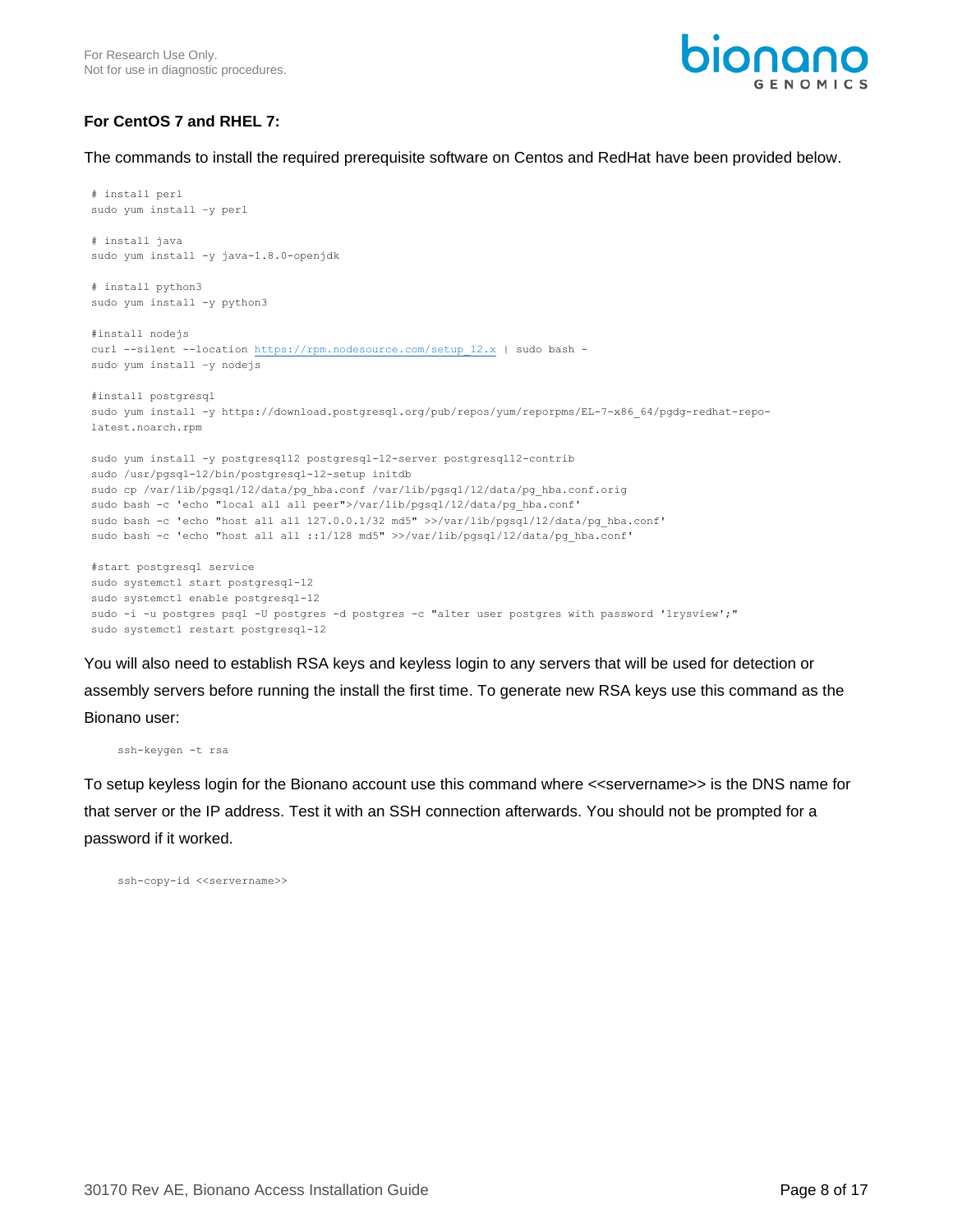

**WARNING**: Please make sure both PostgreSQL and Java are in your path before attempting the Bionano Access Install. You can test this by trying the 'psql' or 'java' commands at a command prompt. If they are not recognized you need to update your path. Example commands to update your path environment variable have been provided below, but they may vary depending on your exact system. Please note Mac Catalina OS requires PATH to be added while in bash.

#### **Mac:**

PATH="/Library/PostgreSQL/11/bin:\$PATH"

**Linux:**

export PATH=\$PATH:/usr/pgsql-12/bin/

#### **Windows:**

- Right click your computer in Windows Explorer and click properties
- Select Advanced system settings
- **Click Environment Variables button**
- Under system variables (not user variables) select Path
- **Click the Edit button**
- Add (if not already there) C:\Program Files\PostgreSQL\12\bin
- Add (if not already there) C:\Program Files (x86)\Java\jdk1.8.0\_161\bin
- Click Ok (x3)

## <span id="page-8-0"></span>Windows Installation

64-bit Windows 10 or greater is supported. Follow the instructions below to complete a Windows installation.

#### **Installation Steps:**

- 1. Make sure the system has Internet access.
- 2. Make sure the active account has administrator rights.
- 3. Download the Bionano Access Windows Setup (Access\_Setup.exe) from the Bionano Software [Download page.](http://bionanogenomics.com/support/)
- 4. Right click on the Access\_Setup.exe file and select 'Run as Administrator'.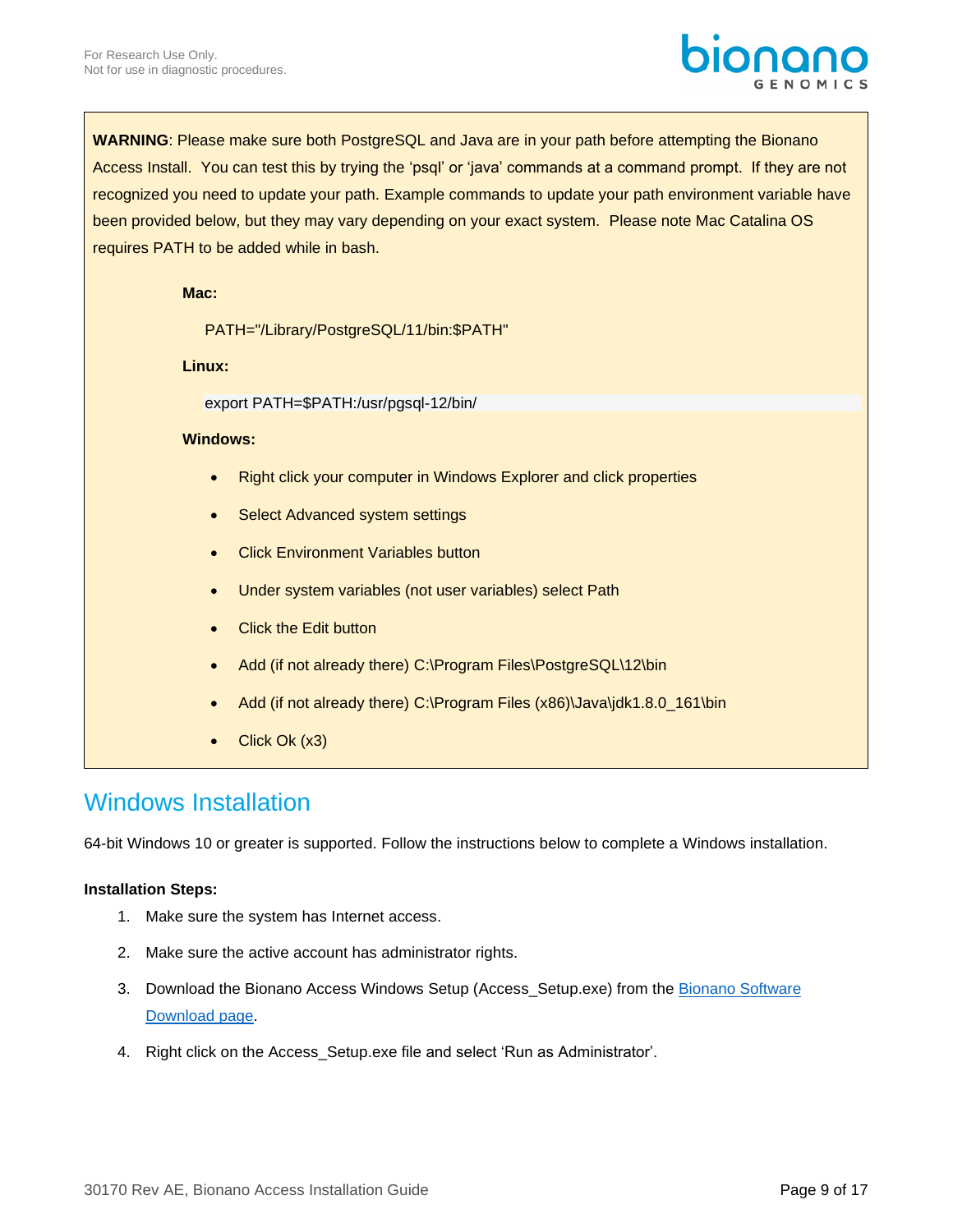

# <span id="page-9-0"></span>Linux Installation

The majority of our testing is performed using CentOS. As such CentOS is the recommended operating system. However, it is known that other organizations often prefer other flavors of Linux. Other versions of Linux are likely to be compatible as well but have not been validated for use at this time. The following instructions will guide you how to install Bionano Access on a Linux system.

If you are not already applying security updates to your system on a regular basis we recommend running 'yum update' on your Linux operating system prior to installing the latest version of Bionano Access. This operation requires Internet access and will update the libraries on your system to the latest versions including various security updates. Be sure to reboot your system after applying the latest patches when your system is idle.

- 1. Verify the installation system has internet access.
- 2. Create a Bionano user account that has sudo privileges.
- 3. Download the Bionano Access Linux/Mac Installation (Access-Install.tar.gz) from the Bionano Software [Downloads](http://bionanogenomics.com/support/) page. Be sure to delete previous installation tar files before downloading the latest installation tar file.
- 4. Delete previous install folder: rm -rf Access-Install
- 5. Extract the file to /home/bionano: tar –zxf Access-Install.tar.gz –C /home/bionano
- 6. Run installation script: sudo /home/bionano/Access-Install/install.sh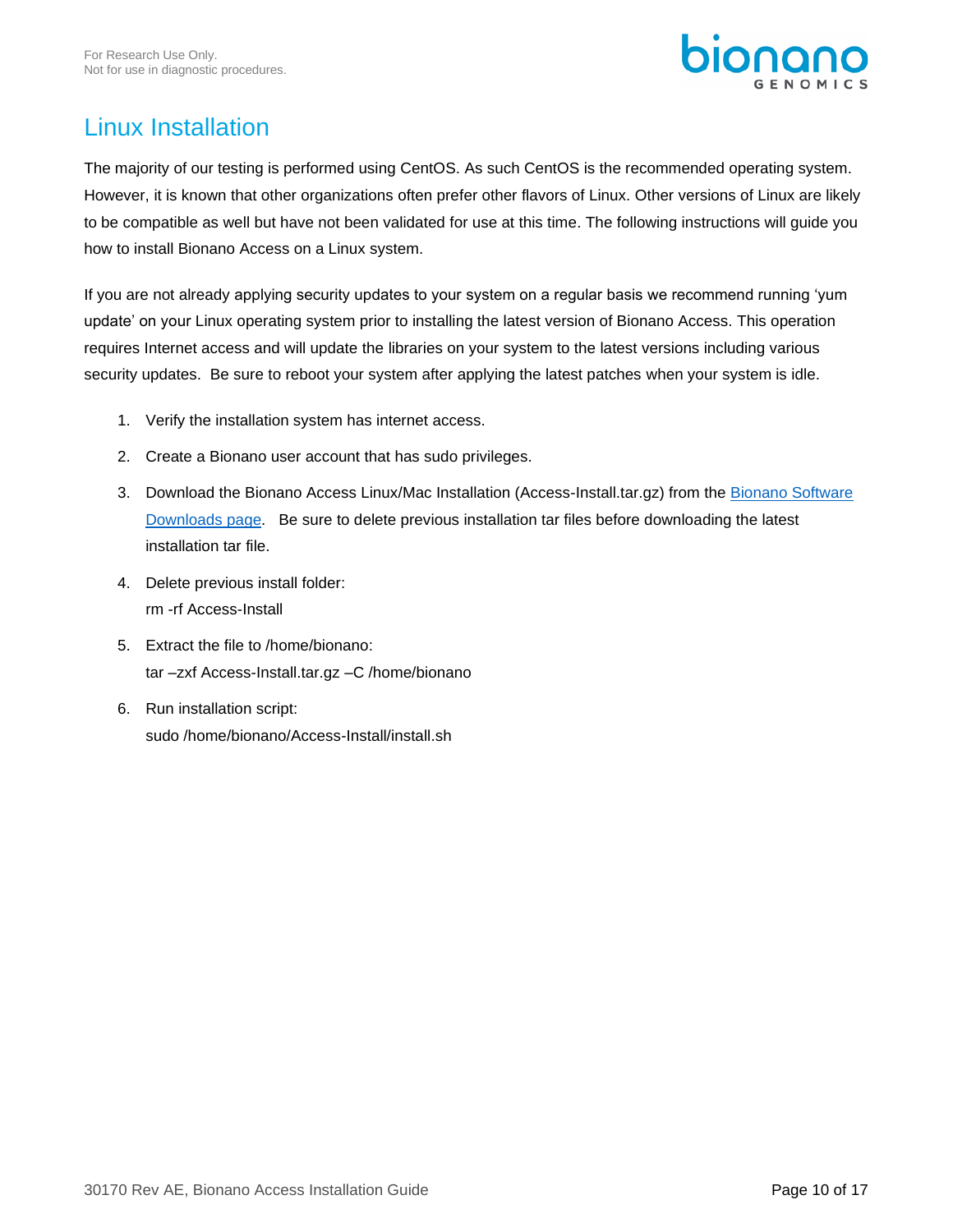

# <span id="page-10-0"></span>Macintosh Installation

Mac installations are intended for standalone use only. We do not intend for Mac systems to function as shared web servers. You may be prompted for your Mac admin password during the installation. The install script will install nodejs if it is not already on your system.

- 1. Verify the installation system has internet access.
- 2. Download the Bionano Access Linux/Mac Installation (Access-Install.tar.gz) from the Bionano Software [Downloads page](http://bionanogenomics.com/support/) to your home directory.
- 3. Open a terminal window and go to your home directory (cd  $\sim$  /).
- 4. Run this command: bash
- 5. Extract the install file in your home directory (tar –xvf Access-Install.tar.gz)
- 6. Go into the Access-Install directory (cd ./Access-Install)
- 7. Run this command: ./install\_mac.sh
- 8. Enter user password and PostgreSQL password ("1rysview") accordingly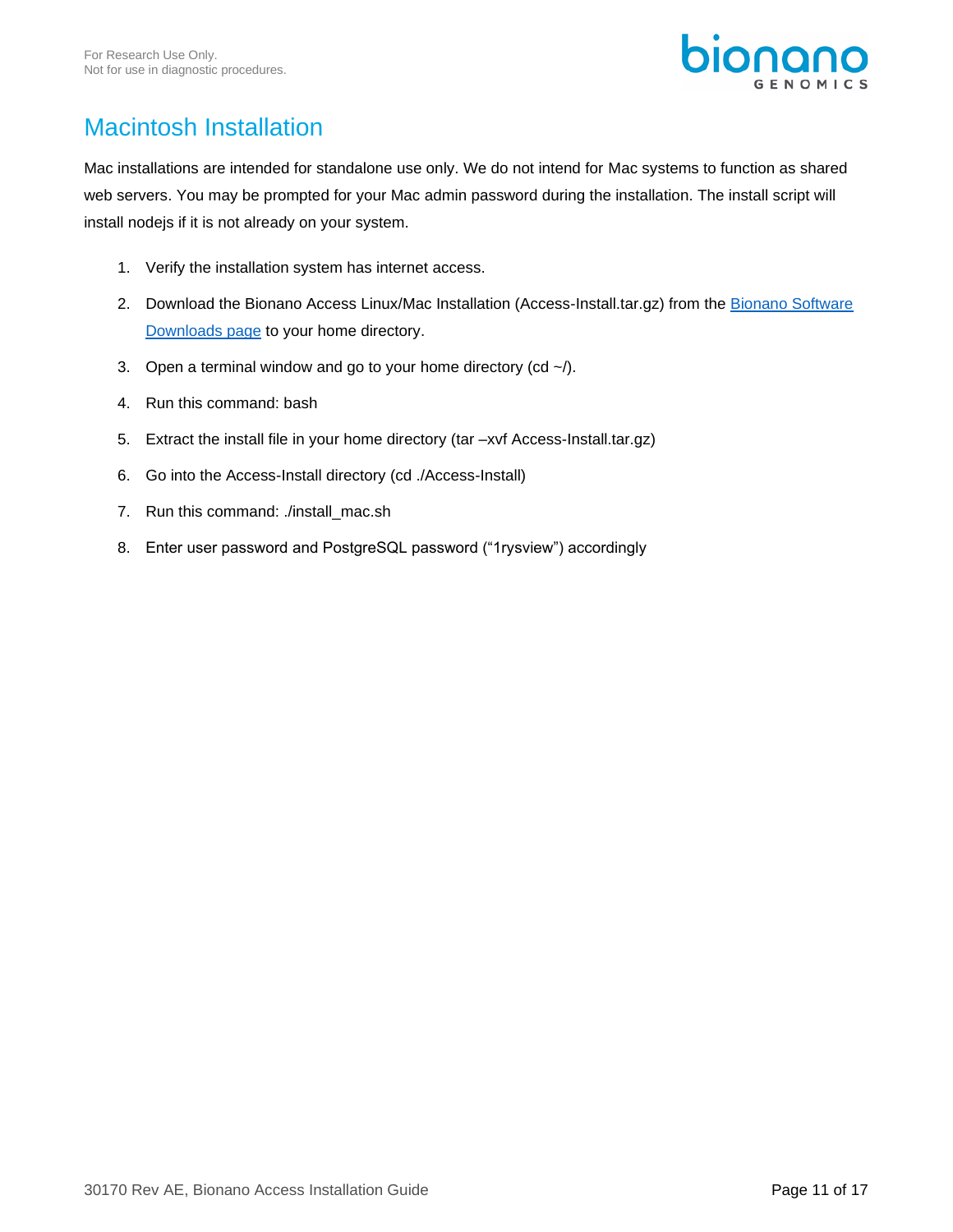

# <span id="page-11-0"></span>**Configuration**

A configuration file is used to specify your Bionano Access setup. This file tells Bionano Access where to find files and what compute servers it should communicate with. Specify the configuration file by name when you start the web server. If you plan to run Bionano Access in standalone mode with no instruments or compute servers you do not have to perform any configuration steps and you can skip the balance of the Configuration section.

Bionano Access can be configured to work with a combination of Saphyr instruments and or compute servers. You need to create an access.txt file in the …/bionano/access/web/Server/Config folder for your specific configuration. In the Config folder we provided various template files you can use as a starting point. An access.txt file is not provided in the installation so that we do not overwrite your configuration during future updates.

## **Example access.txt Configuration File**

{ "psfDetectServer":"193.168.50.31", "assemblyServers":["193.168.50.31"] "icsShare":"\\\\193.168.50.31\\share", "webServerShare":"\\\\193.168.50.31\\share", "irysSolveShare":"/home/bionano/access/share", "icsShareRelPath":"chips", "webServerShareJobs":"jobs", "webServerRelLocalFiles":"", "webServerPort":"3005", "solveServerUser":"bionano", "scriptDir":"/home/bionano/tools/access/1.0", "refAlignerDir":"tools/pipeline/1.0/REFALIGNER/1.0", "irysSolveListenIP": "10.10.1.13" }

## **Configuration Settings**

Adjust the following properties in your access configuration file to establish proper connections with the Saphyr Instrument Control Software and your compute servers.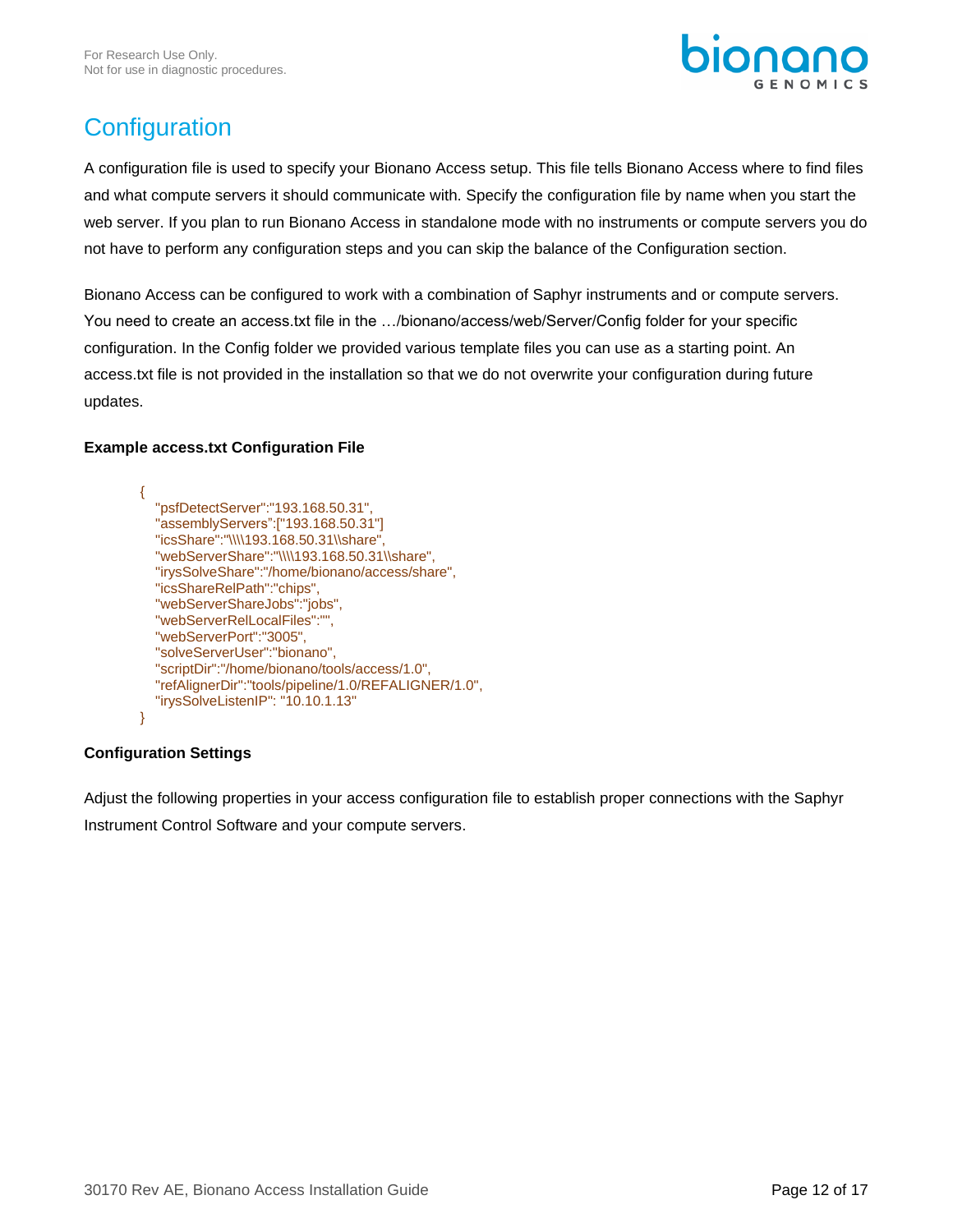# **bionano**

| <b>Property</b>   | <b>Value</b>                                                                                                                                                                                                                                                                                                                                                                                                                                                               | <b>Example</b>                                                                   |
|-------------------|----------------------------------------------------------------------------------------------------------------------------------------------------------------------------------------------------------------------------------------------------------------------------------------------------------------------------------------------------------------------------------------------------------------------------------------------------------------------------|----------------------------------------------------------------------------------|
| psfDetectServer   | This should be the IP address on the Saphyr<br>Compute Server accessible to the Bionano Access<br>Web Server. If you have more than one instrument it<br>would be the primary Saphyr Compute server in<br>your cluster. This value must be a static IP address.                                                                                                                                                                                                            | "193.168.50.31"                                                                  |
| irysSolveListenIP | This should be set to the IP address for the Bionano<br>Access Web server that is accessible to all the<br>compute servers. In some cases, the web server<br>may be dual homed so that the compute servers can<br>be within an isolated VLAN. In this case the web<br>server may have more than one IP address. The<br>compute servers will curl http requests to the web<br>server to update job status using this IP address.<br>This value must be a static IP address. | "10.10.1.13"                                                                     |
| <b>icsShare</b>   | This is the path where the Saphyr Instrument<br>Control Software will write images captured from the<br>instrument for image detection. This path should be<br>relative to the instrument control PC.                                                                                                                                                                                                                                                                      | "\\\\193.168.50.31\\share"                                                       |
| webServerShare    | This is the path to the share for images from the<br>instrument and output for the pipeline. If the web<br>server is running on a Windows machine this value<br>should be the same as the icsShare property. If the<br>web server is running on a Linux system it should be<br>the same as the irysSolveShare property.                                                                                                                                                    | Windows:<br>"\\\\193.168.50.31\\share"<br>Linux:<br>"/home/bionano/access/share" |
| assemblyServers   | Input the static IP address of compute node that can<br>take SGE job submissions.                                                                                                                                                                                                                                                                                                                                                                                          | ["193.168.50.31"]                                                                |
| webServerPort     | The TCP port used by the Access application                                                                                                                                                                                                                                                                                                                                                                                                                                | 3005                                                                             |
| proxyServer       | url of proxyserver for internet access                                                                                                                                                                                                                                                                                                                                                                                                                                     | http://192.168.48.21:3128                                                        |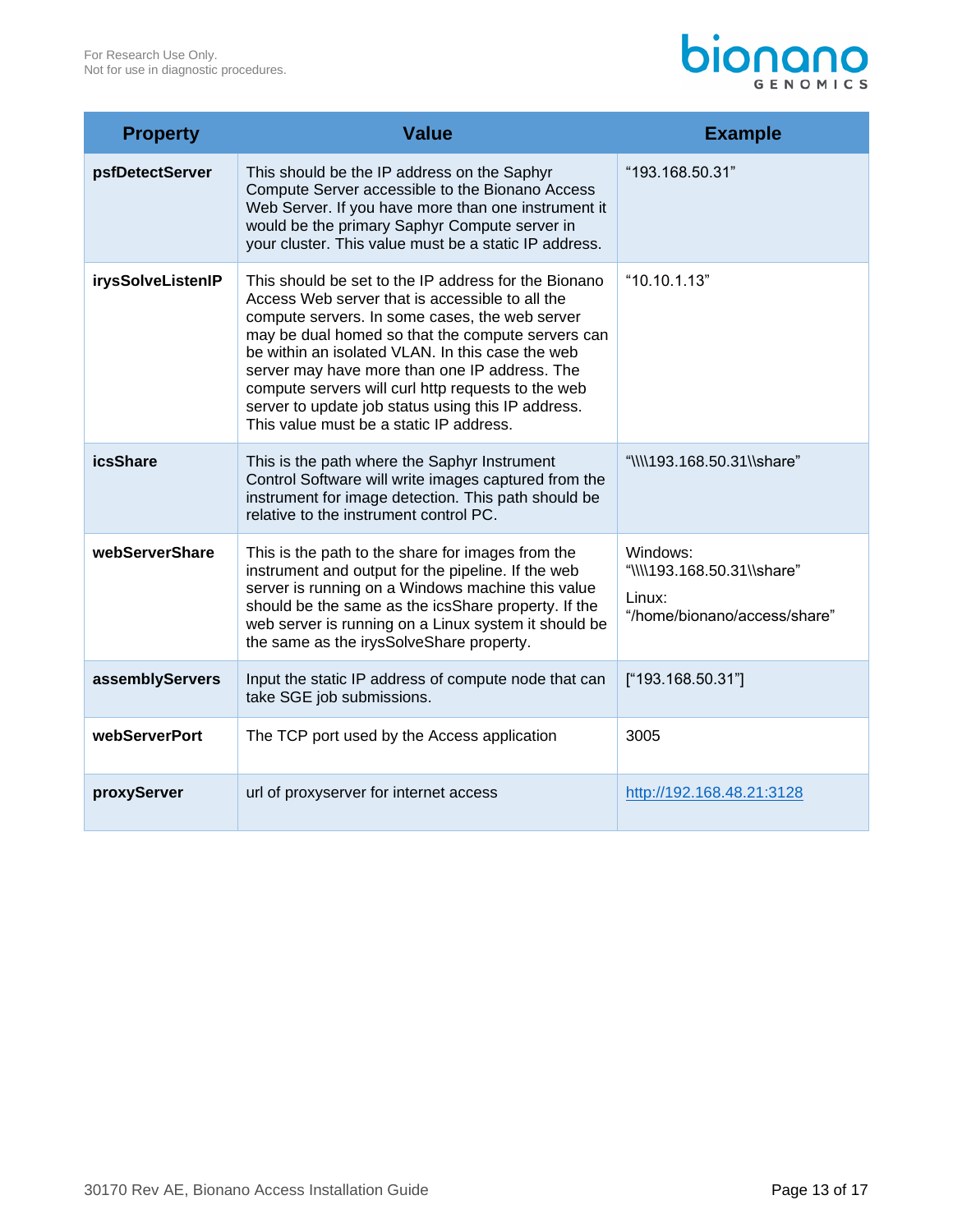

# <span id="page-13-0"></span>Starting the Web Server

## First open a command prompt and navigate to the following directory:

(Windows) c:\bionano\access\web\Server

(Linux) /home/bionano/access/web/Server

To start Bionano Access Web Server in standalone mode issue the following command:

node --max-old-space-size=16384 server default

To start Bionano Access Web Server with your access.txt configuration issue this command:

node --max-old-space-size=32768 server access

"node" is the command to start nodejs. The "--max-old-space-size" argument increases the V8 JavaScript engine memory use to be optimized for our larger data files. 'server' is our starting nodejs file and the final parameter (access or default) is the configuration file to use.

You can add 'https' to the end of either command above if you install an ssl certificate on the server. You will need a key.pem and cert.pem in your access/web/Server directory. Contact our support team for instructions how to generate and or acquire an ssl certificate for your environment. We recommend using an SSL certificate for https communication to protect your data.

The web server should then be accessible from a browser using the IP address or DNS name for the webserver plus the port the server is running on. 3005 is our default port. You can change the port for the web server in the configuration file by changing the 'webServerPort' setting. When you enable https the port will be the value of the webServerPort setting plus one. If you use port 80 you will not need to add a port number to your URL, but there are known issues with curl responses from the compute servers routing to port 80 on some networks due to security restrictions. If you do not know your Web Server's IP address or DNS, contact your IT department for details, and if using standalone mode on a local machine such as a desktop or laptop, use 'localhost' in place of an IP address. Other users would require the IP address or DNS name instead of localhost to access your machine.

## Ex. [http://192.168.48.57:3005,](http://192.168.48.57:3005/)<http://bionano-227:3005/>

On CentOS and RedHat if you close your SSH session the server will stop. You can use the following commands to detach from the process and allow it to continue running after you exit. When you run this command the console output will be logged to the nohup.out file in the …/bionano/access/web/Server directory.

nohup node --max-old-space-size=32768 server access & disown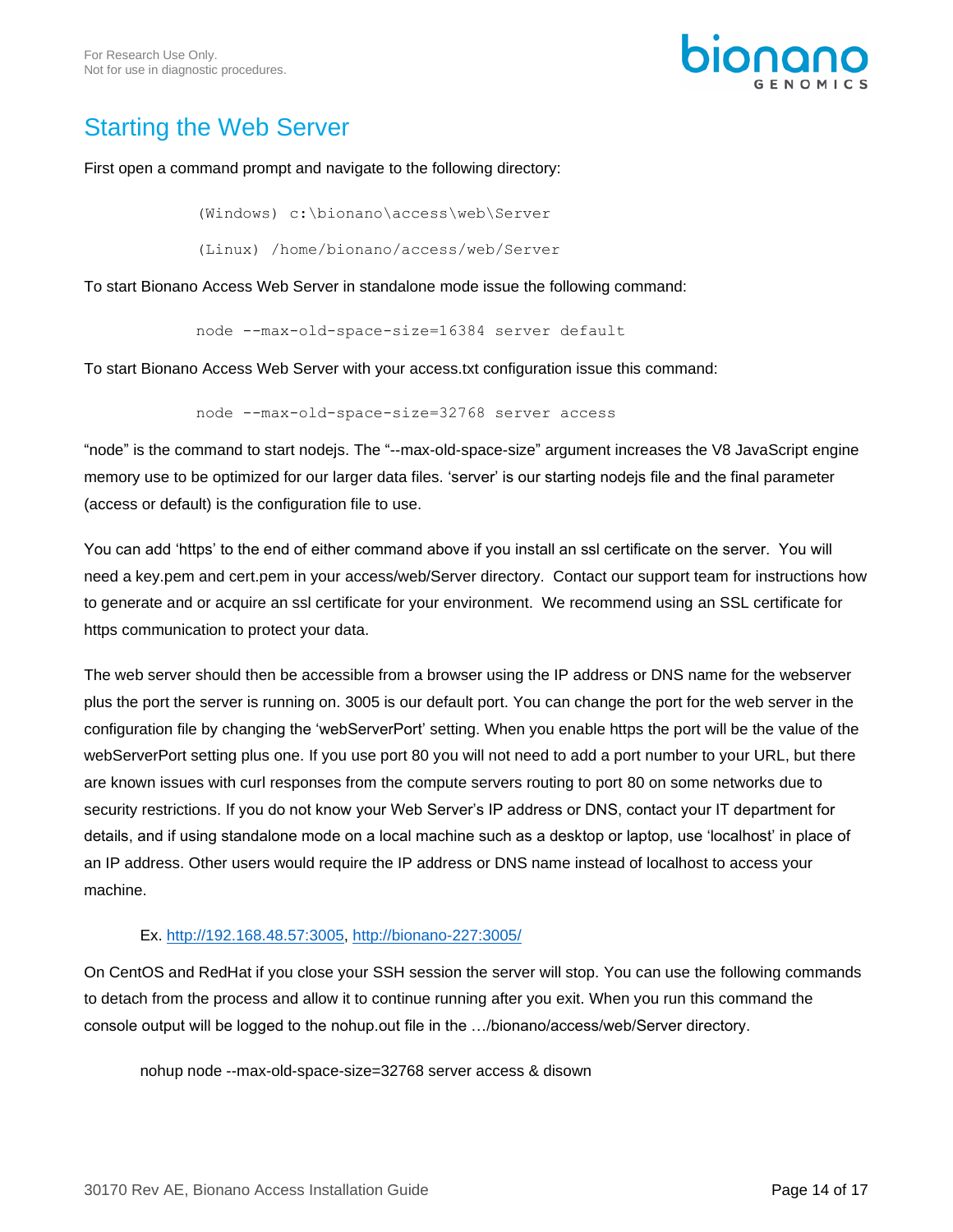

## **Please be aware:**

The first time you start Bionano Access 1.7 after upgrading from a previous version, several BED files will be jsonized. This process may take several minutes to complete. This conversion will only happen once and your Bionano Access webserver may not be responsive during this conversion.

## **Important note**:

To start access the web server in Linux, you can only use the "bionano" account and the bionano account must have sudo privilege. Please do not start the access web server using the root account in Linux.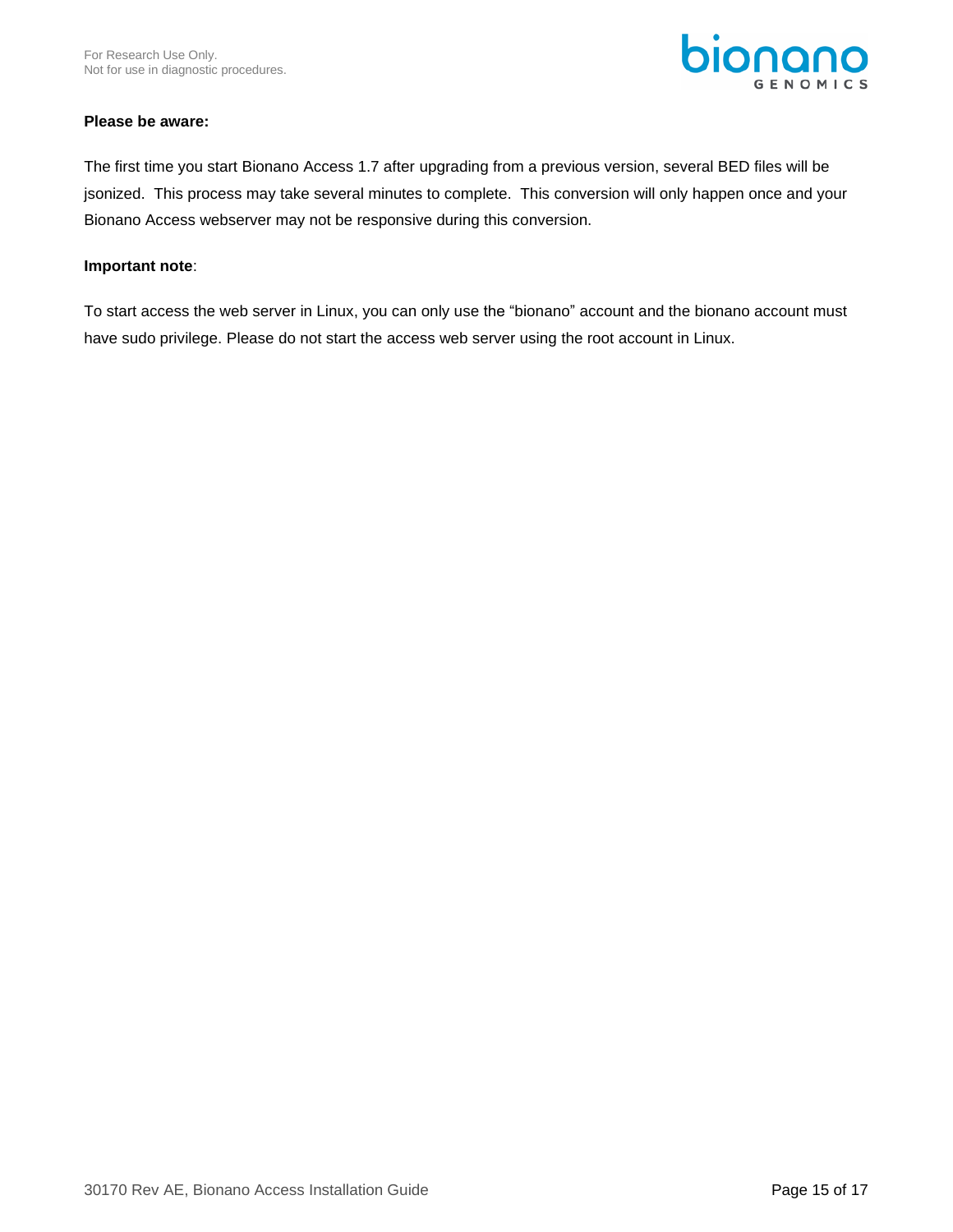

## **Firewall**

There are a few security considerations with your Bionano Access web server. First if you have firewall security you will need to allow the following traffic from the Bionano Access web server. Generally, if you are running in standalone these considerations would not apply.

## **Firewall information:**

| <b>Source System</b>                                                               | <b>Target System</b>               | <b>Protocol</b>                                              |
|------------------------------------------------------------------------------------|------------------------------------|--------------------------------------------------------------|
| <b>Bionano Access Web Server</b>                                                   | psfDetectServer<br>assemblyServers | SSH port 22                                                  |
| All compute servers<br>Saphyr Instrument Control PC<br><b>Workstation Browsers</b> | Bionano Access Web Server          | <b>HTTP</b><br>(port is set as webServerPort in config file) |

## <span id="page-15-0"></span>User Accounts

When you first access the web server you will be prompted to log in. There is a default user account (below) provided you can use to access the system. Once you have logged in, create user accounts for your team members. **We strongly recommend that you disable or modify the default account once you have finished creating user accounts for your organization. Do not use shared accounts between users**, that defeats how the notification scheme is designed to operate and it violates security guidelines for clinical environments. If you change the default account please notify Bionano Support or provide them an account you want them to use when servicing your system.

## **Default Account:**

Username: bionanoadmin Password: admin

## <span id="page-15-1"></span>IrysView Customers

Customers with an existing Irys instrument will continue to use Auto Detect 2.1.4 for image detection. They will then import the generated bnx files manually into a project in Bionano Access. The Experiment Design module and dashboards for real time monitoring in Bionano Access are not compatible with the Irys instrument. Existing Irys data can be imported into Bionano Access using the import feature. Complex objects such as assemblies and scaffolds must be tar zipped into a single file in the correct format. Scripts to compress and zip existing Irys data for upload along with detailed instructions can be found on our **AccessImportUtils** project on GitHub.

It is recommended that Irys owners install the Bionano Access software on their existing workstation dedicated to Auto Detect. That system has sufficient computing resources to handle the web server. Existing Irys Solve servers can be converted to Irys Compute servers running Bionano Solve v3.0, but this process requires Bionano Technical Support involvement. The system will be reimaged so any data on the system will be erased. Important data should be archived before the system is re-imaged.